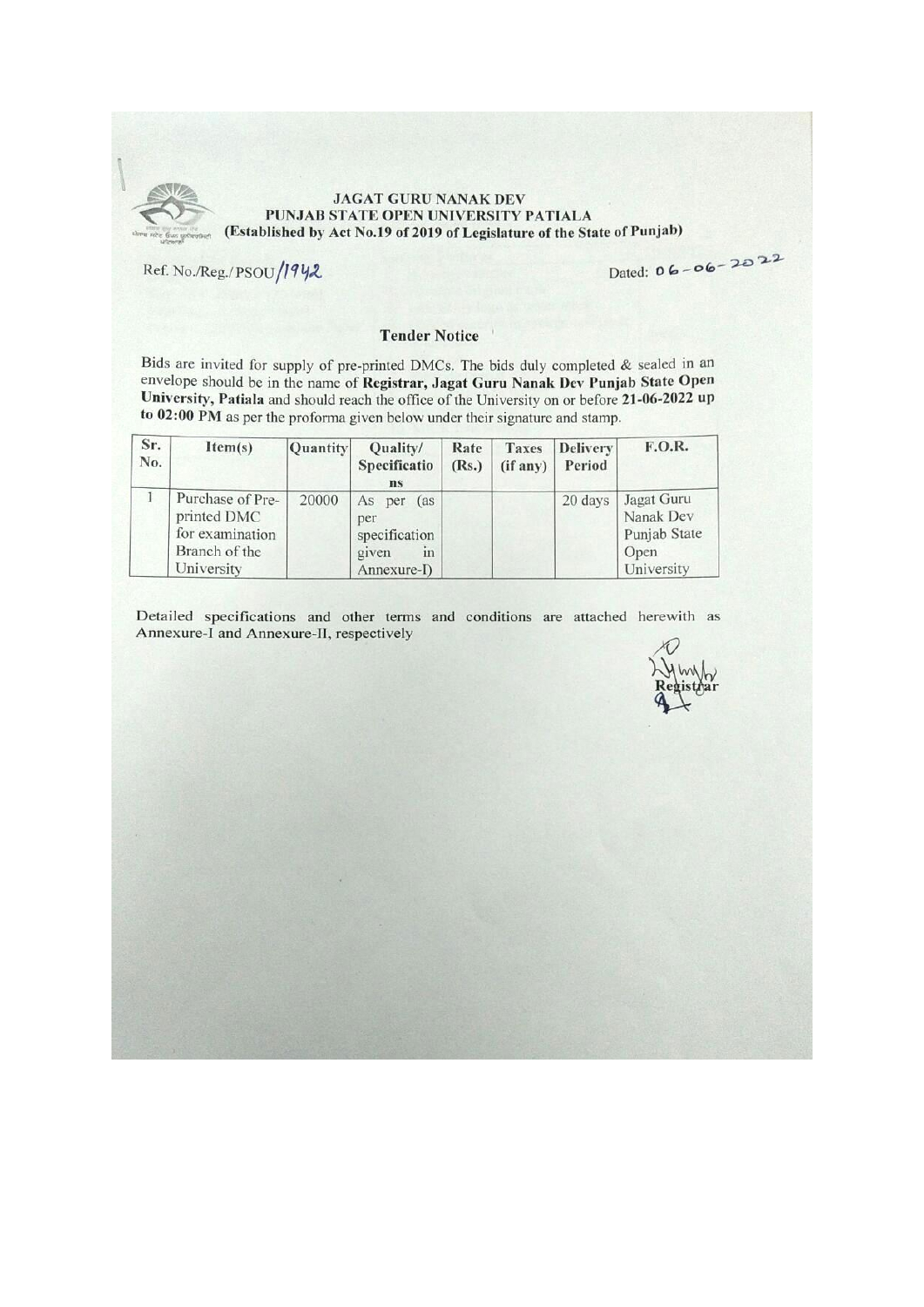# **Annexure I**

| Specification for the printing and supply of 20000 DMCs |  |  |  |  |
|---------------------------------------------------------|--|--|--|--|
|                                                         |  |  |  |  |

| <b>Name of the Supply</b>             | <b>Security Features</b>               | Quantity |
|---------------------------------------|----------------------------------------|----------|
| <b>DMCs</b>                           | 1. Anti-copy feature                   |          |
| <b>Size</b> $-A4(210mmx297mm)$        | Invisible original mark<br>2.          |          |
| <b>Printing</b> $-4$ (Single Side)    | 3. University logo as water mark       |          |
| <b>Paper</b> – 120 GSM Sunshine Paper | 4. Hidden security in background layer |          |
|                                       | 5. Micro text                          | 20000    |
|                                       | QR code<br>6.                          |          |
|                                       | Barcode (Serial No.)                   |          |
|                                       | 8. High resolution border              |          |
|                                       | 9. Invisible currency strip.           |          |
|                                       | 10. MICR font printing                 |          |
|                                       |                                        |          |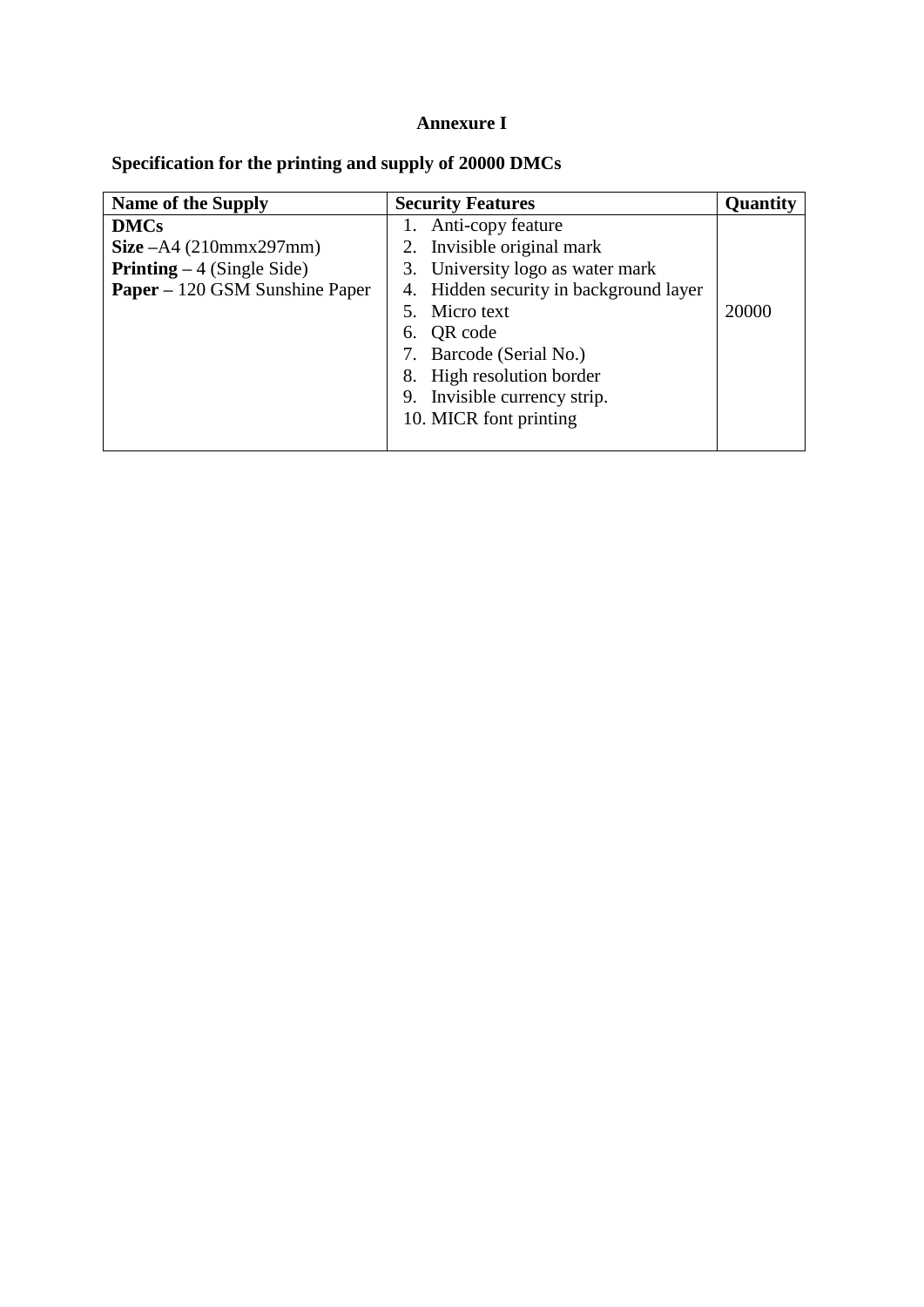## **Annexure II**

#### **Others Term & Conditions**

## **Eligibility Criteria**

The following criteria must strictly be fulfilled by the bidder. The bidder must submit documentary evidence in support of their claim for fulfilling the criteria and they should submit an undertaking on their letter heads to the fairness of these documents while submitting the bid. The bids received without documentary evidences will be rejected out-rightly. Incomplete bids or deviating from minimum eligibility criteria define below will be treated as unresponsive and shall not be considered eligible for further evaluation.

| Sr. | <b>Criteria</b>                                                                                           | Supporting document to be                                                                                                                                                                                                                                               | <b>Proof attached</b> |
|-----|-----------------------------------------------------------------------------------------------------------|-------------------------------------------------------------------------------------------------------------------------------------------------------------------------------------------------------------------------------------------------------------------------|-----------------------|
| No. |                                                                                                           | submitted                                                                                                                                                                                                                                                               | (Annexure No.)        |
| 1.  | Bidder should be<br>registered as<br>Limited/Private Limited/<br>Proprietorship/Partnership               | Certificate of Incorporation/<br>Registration, Partnership Deed,<br><b>TIN/GST</b><br>Registration                                                                                                                                                                      |                       |
| 2.  | Must have an average<br>annual turnover of last<br>three financial years not<br>less than Rs. 10.00 Lacs. | Copy of Audited Balance sheets<br>along with Profit and Loss<br>statements with highlighted relevant<br>figures (in case the audited financial<br>statements do not reflect the above,<br>original Statutory Auditors<br>certificate on the<br>actual relevant figures) |                       |
| 3.  | Must be registered with<br>the Indian Service Tax<br>department                                           | PAN/TAN<br>Copy of<br>Card/valid GST Registration<br>Certificate                                                                                                                                                                                                        |                       |
| 4.  | Must not be blacklisted by<br>the Central/State<br>Government and Public<br>Sector                        | Declaration<br>signed by competent<br>authority                                                                                                                                                                                                                         |                       |
| 5.  | <b>Undertaking Proforma</b>                                                                               | Compliance with the specifications<br>and terms and conditions of the<br>tender as per Annx.-I                                                                                                                                                                          |                       |
| 6.  | Certificate<br>execution of three<br>work orders.                                                         | Issued from the Recognized<br><b>Institution/University OR</b><br>Department                                                                                                                                                                                            |                       |

#### **Other Terms and Conditions**

- 1. The Supplier has to send the sample of the DMCs within 5 days after issuance of notification of award. The supply order will be issued after approval of the sample. The DMCs are required to be delivered within the 20 days from the date of issue of supply order.
- 2. The packed DMCs are to be delivered as per the instructions of the University.
- 3. The contractor/supplier will bear all type of expenditure (printing, packaging, freight charges, unloading at university and other liabilities including taxes. The university will not pay any extra charges to the supplier.
- 4. The University reserves the right to cancel the tender/quotation at any stage. The firm/agencies shall, however not print in excess of the quantity ordered for. If per chance